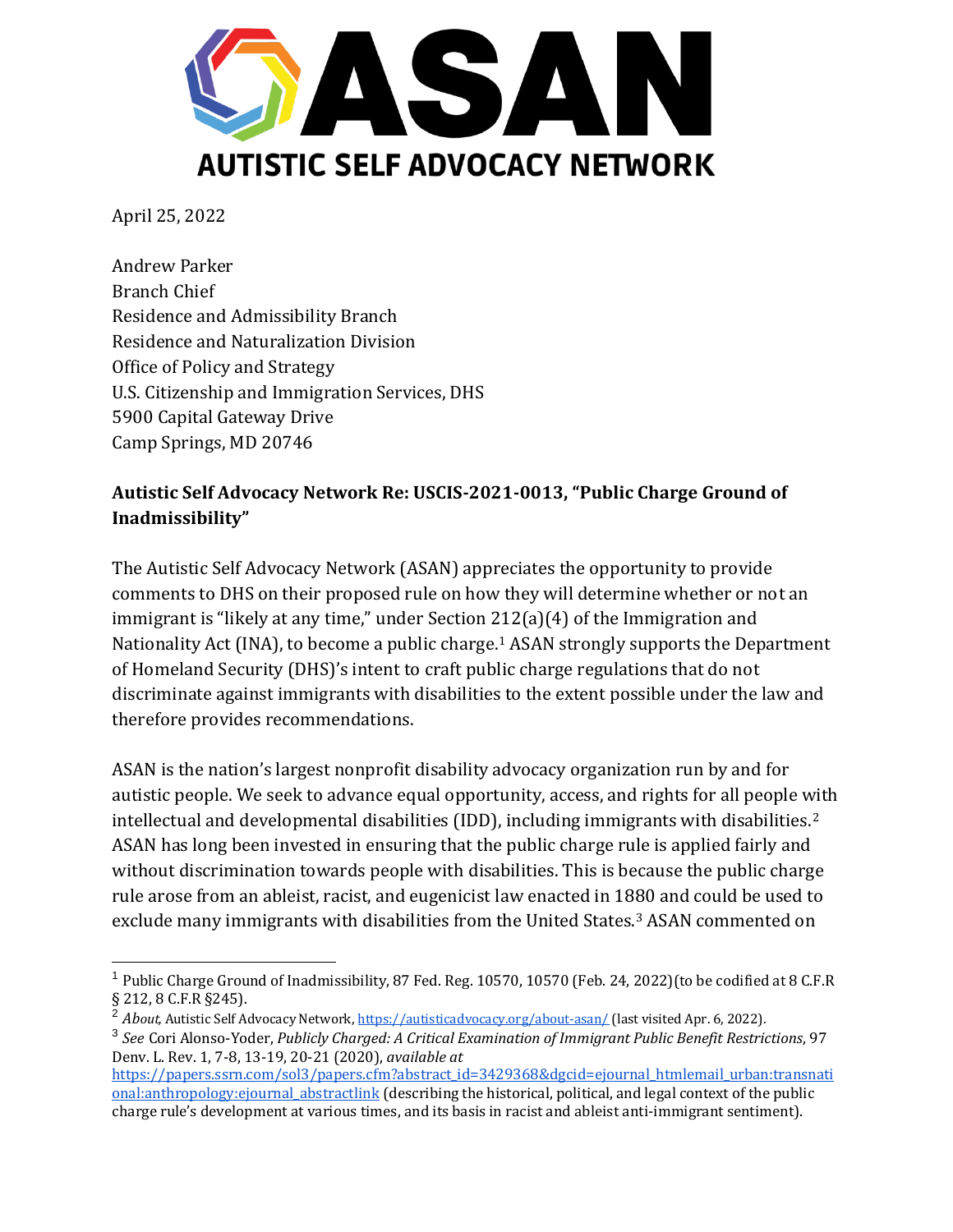the 2019 Final Rule when it was still an NPRM, objected to the finalization of the 2019 rule when it was released, and provided information for the new DHS' Advance Notice of Proposed Rulemaking (ANPRM) released in August 2021.<sup>4</sup>

ASAN appreciates DHS' efforts, in its rule discussion, to clarify how U.S. Citizenship and Immigration Services (USCIS) adjudicators can use the proposed regulations in a nondiscriminatory manner, for example, by recognizing during their determination that an immigrant's past history of long-term institutionalization might violate federal law.<sup>5</sup> ASAN's current comments therefore focus on aspects of the proposed rule that may nonetheless have a potential negative impact on people with disabilities with the highest need for long term services and supports and other services.

# **ASAN recommends that DHS either not consider public benefits or make significant alterations to its proposed rule that reduce its potential impact on Supplemental Security Income (SSI) recipients with disabilities and other recipients of "direct cash assistance for income maintenance" as defined in this rule.**

ASAN primarily recommends that USCIS not consider past or present receipt of public benefits as relevant to the public charge determination. ASAN will discuss specific problems with including long-term institutionalization at government expense in a later section and will focus on the inclusion of Supplemental Security Income (SSI) and other direct cash benefits in this section.

ASAN recommends excluding direct cash benefits from consideration (especially as a part of the required "assets, resources, and financial status" factor or the "health" factor) because use of any public benefit would harm people with disabilities who depend upon direct cash assistance to remain eligible for the services they need to survive. There is no explicit legal requirement to include public benefits. Section 212(a)(4) of the INA does not require the consideration of benefits; the law instead requires only that USCIS consider five mandatory factors and any affidavit of support submitted under U.S.C. §1182(a)(4)(B)(ii).<sup>6</sup>

ASAN appreciates DHS' effort to reduce the proposed rule's impact on these services by removing Medicaid-funded home and community-based services (HCBS), as well as

<sup>&</sup>lt;sup>4</sup> ASAN Comments on Proposed Public Charge Rule, Autistic Self Advocacy Network (Dec. 11, 2018), [https://autisticadvocacy.org/2018/12/asan-comments-on-proposed-public-charge-rule/;](https://autisticadvocacy.org/2018/12/asan-comments-on-proposed-public-charge-rule/) *ASAN Condemns Finalization of the "Public Charge" Rule,* Autistic Self Advocacy Network (Aug. 13, 2019), [https://autisticadvocacy.org/2019/08/asan-condemns-finalization-of-the-public-charge-rule/;](https://autisticadvocacy.org/2019/08/asan-condemns-finalization-of-the-public-charge-rule/) *ASAN Comments on Public Charge ANPRM,* Autistic Self Advocacy Network (Oct. 26, 2021), [https://autisticadvocacy.org/2021/10/asan-comments-on-public-charge-anprm/.](https://autisticadvocacy.org/2021/10/asan-comments-on-public-charge-anprm/)

<sup>5</sup> 87 Fed. Reg. at 10614.

 $6$  8 U.S.C. § 1182(a)(4)(B)(i)(2022); 8 U.S.C. § 1182(a)(4)(B)(ii)(2022).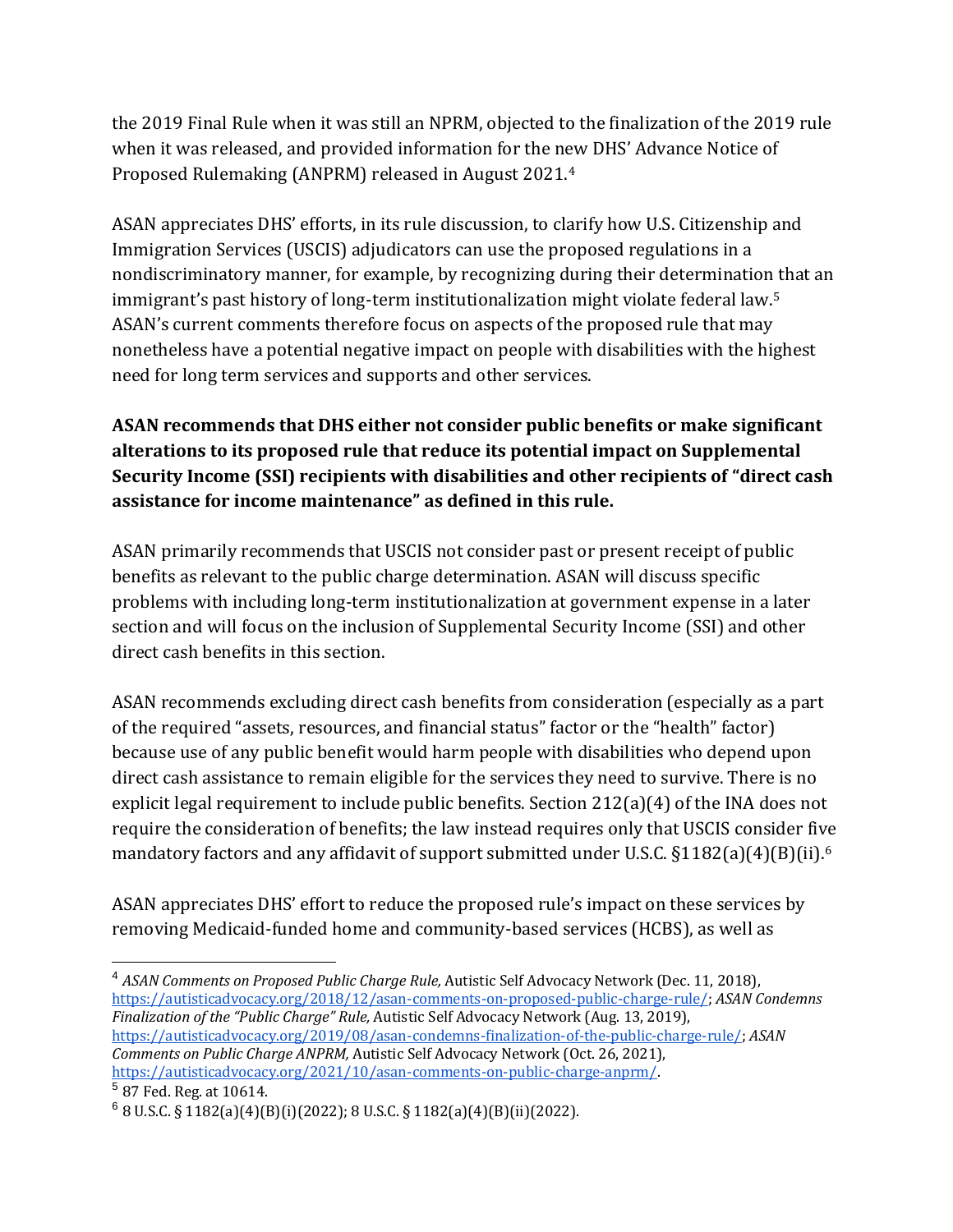Medicaid generally, from consideration.<sup>7</sup> Nonetheless, by including SSI in particular, DHS is indirectly bringing the receipt of Medicaid-funded long term services and supports (LTSS) back into the public charge determination - even when they are supports delivered in the community.

Medicaid, as DHS is aware, funds the vast majority of HCBS provided and is the primary payer for LTSS.<sup>8</sup> In order to maintain eligibility for Medicaid, a person must meet specific, stringent asset and income limits. While states are permitted some flexibility in setting slightly higher income limits for individuals receiving HCBS, no state permits individuals receiving HCBS to earn more than 300% of SSI, which was 222 percent of the federal poverty limit in 2021.9 It is well-documented that individuals receiving Medicaid HCBS are required to impoverish themselves in order to receive such services.<sup>10</sup> Additionally, asset limits for SSI are nearly always only \$2,000, which is lower than some state income limits for HCBS. This means that for most people receiving Medicaid-funded services receipt of SSI is effectively *required* in order to maintain access to their services.

While it is possible for beneficiaries who do not receive SSI and work full-time to remain on Medicaid and receive HCBS via Medicaid Buy In Programs,<sup>11</sup> these programs have extremely limited uptake due to the complex eligibility requirements which are not easily navigated by all people with disabilities. Many people with disabilities may not qualify for their state's program, as eligibility requirements vary from state to state. Some states do not offer Medicaid buy-in programs at all. The practical effect of these limitations is that most people with disabilities who rely on Medicaid-funded HCBS must also rely on SSI and other cash assistance programs. Therefore, ASAN urges that receipt of these programs be

 $\overline{a}$ 

<sup>9</sup> MaryBeth Musumeci, Priya Chidambaram, and Molly O'Malley Watts, *Medicaid Financial Eligibility for Seniors and People with Disabilities: Findings from a 50-State Survey,* Kaiser Family Foundation (Jun. 14, 2019), [https://www.kff.org/report-section/medicaid-financial-eligibility-for-seniors-and-people-with-disabilities](https://www.kff.org/report-section/medicaid-financial-eligibility-for-seniors-and-people-with-disabilities-findings-from-a-50-state-survey-issue-brief/#endnote_link_409060-58)[findings-from-a-50-state-survey-issue-brief/](https://www.kff.org/report-section/medicaid-financial-eligibility-for-seniors-and-people-with-disabilities-findings-from-a-50-state-survey-issue-brief/#endnote_link_409060-58); Medicaid and CHIP Payment and Access Commission (MACPAC), Exhibit 37, Medicaid Income Eligibility Levels as a Percentage of the Federal Poverty Level for

Individuals Age 65 and Older and Persons with Disabilities by State, *available at* 

<sup>7</sup> *Id.* 

<sup>8</sup> 87 Fed. Reg. at 10614; Molly O'Malley Watts, MaryBeth Musumeci and Priya Chidambaram, *Medicaid Home and Community-Based Services Enrollment and Spending,* Kaiser Family Foundation (Feb. 4, 2020), [https://www.kff.org/medicaid/issue-brief/medicaid-home-and-community-based-services-enrollment-and](https://www.kff.org/medicaid/issue-brief/medicaid-home-and-community-based-services-enrollment-and-spending/)[spending/.](https://www.kff.org/medicaid/issue-brief/medicaid-home-and-community-based-services-enrollment-and-spending/)

[https://www.macpac.gov/wp-content/uploads/2015/01/EXHIBIT-37.-Medicaid-Income-Eligibility-Levels](https://www.macpac.gov/wp-content/uploads/2015/01/EXHIBIT-37.-Medicaid-Income-Eligibility-Levels-as-a-Percentage-of-the-Federal-Poverty-Level-for-Individuals-Age-65-and-Older-and-Persons-with-Disabilities-by-State-2021.pdf)[as-a-Percentage-of-the-Federal-Poverty-Level-for-Individuals-Age-65-and-Older-and-Persons-with-](https://www.macpac.gov/wp-content/uploads/2015/01/EXHIBIT-37.-Medicaid-Income-Eligibility-Levels-as-a-Percentage-of-the-Federal-Poverty-Level-for-Individuals-Age-65-and-Older-and-Persons-with-Disabilities-by-State-2021.pdf)[Disabilities-by-State-2021.pdf](https://www.macpac.gov/wp-content/uploads/2015/01/EXHIBIT-37.-Medicaid-Income-Eligibility-Levels-as-a-Percentage-of-the-Federal-Poverty-Level-for-Individuals-Age-65-and-Older-and-Persons-with-Disabilities-by-State-2021.pdf) (last updated 2021).

<sup>10</sup> *See, e.g.,* Am. Council on Aging, *Delaware Medicaid (Diamond State Health Plan) Eligibility for Long Term Care: Income & Asset Limits,* <https://www.medicaidplanningassistance.org/medicaid-eligibility-delaware/> (last updated Jan. 31, 2022).

<sup>&</sup>lt;sup>11</sup> Administration for Community Living and Office of Disability Employment Policy, Grant #OD-23863-12-75-4-11, Medicaid "Buy-in" Q&A 1 (2019), *available at* [https://www.medicaid.gov/sites/default/files/2019-](https://www.medicaid.gov/sites/default/files/2019-12/medicaid-buy-in-qa.pdf) [12/medicaid-buy-in-qa.pdf.](https://www.medicaid.gov/sites/default/files/2019-12/medicaid-buy-in-qa.pdf)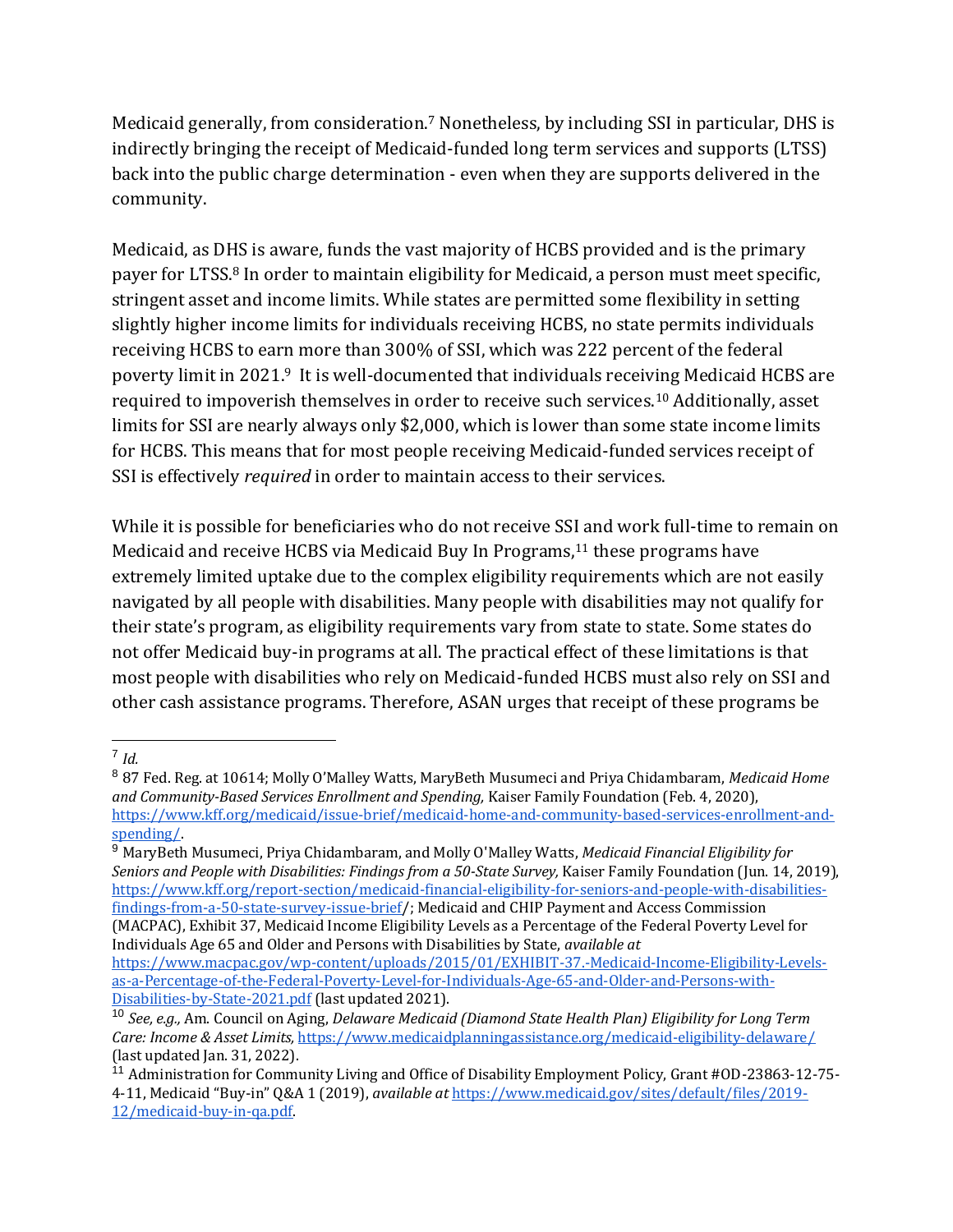removed from consideration, as to do otherwise would inevitably discriminate against people with disabilities who require HCBS.

To the extent that DHS decides that it will instead continue to count "direct cash assistance" benefits, ASAN proposes that individuals with disabilities who specifically use SSI or another public benefit *because they are individuals with disabilities,* as contemplated above, be excluded when DHS considers receipt of public benefits. ASAN does not believe that the class of people who receive public benefits for this reason should be deemed more likely to become a public charge solely because they need services to live.

ASAN does not consider this a perfect solution, as eligible immigrants with disabilities who are not found eligible for these benefits on the basis of their disability or who do not identify as having a disability may still be judged negatively due to their receipt of benefits on another basis. For example, individuals with disabilities who receive Temporary Assistance for Needy Families (TANF) benefits are receiving them because they qualify for reasons other than disability. Nonetheless, ASAN provides this recommendation because it is an improvement over considering these benefits without reference to their purpose in an individual's life.

While ASAN is aware that the receipt of public benefits would only be one factor that USCIS considers when determining whether an immigrant is likely to become a public charge, and that no factors by default would be weighted positively or negatively, USCIS decisionmakers are still likely to consider the receipt of public benefits negatively.<sup>12</sup> Additionally, USCIS personnel may have high caseloads, and the adjudications will be performed using paperwork as evidence. Therefore, we believe it is quite likely that adjudicators may consider the receipt of public benefits in a vacuum or without determining the relationship between one public benefit and another.

Eliminating the consideration of public benefits in individual public charge determinations, would benefit the many immigrants with disabilities who rely upon these programs. We recommend instead that USCIS limit the discussion to an immigrant's financial circumstances sans their receipt of public benefits, as is required by law. In situations where the immigrant's only income is public benefits, we recommend that this be recorded neutrally without reference to specific benefits (such as by stating that the immigrant does not earn income and having this fact, rather than the individual benefits, be considered relevant to the determination).

<sup>&</sup>lt;sup>12</sup> 87 Fed. Reg. at 10620 ("DHS will consider the current and/or past receipt of these benefits in the totality of the noncitizen's circumstances…"); 87 Fed Reg at 10622.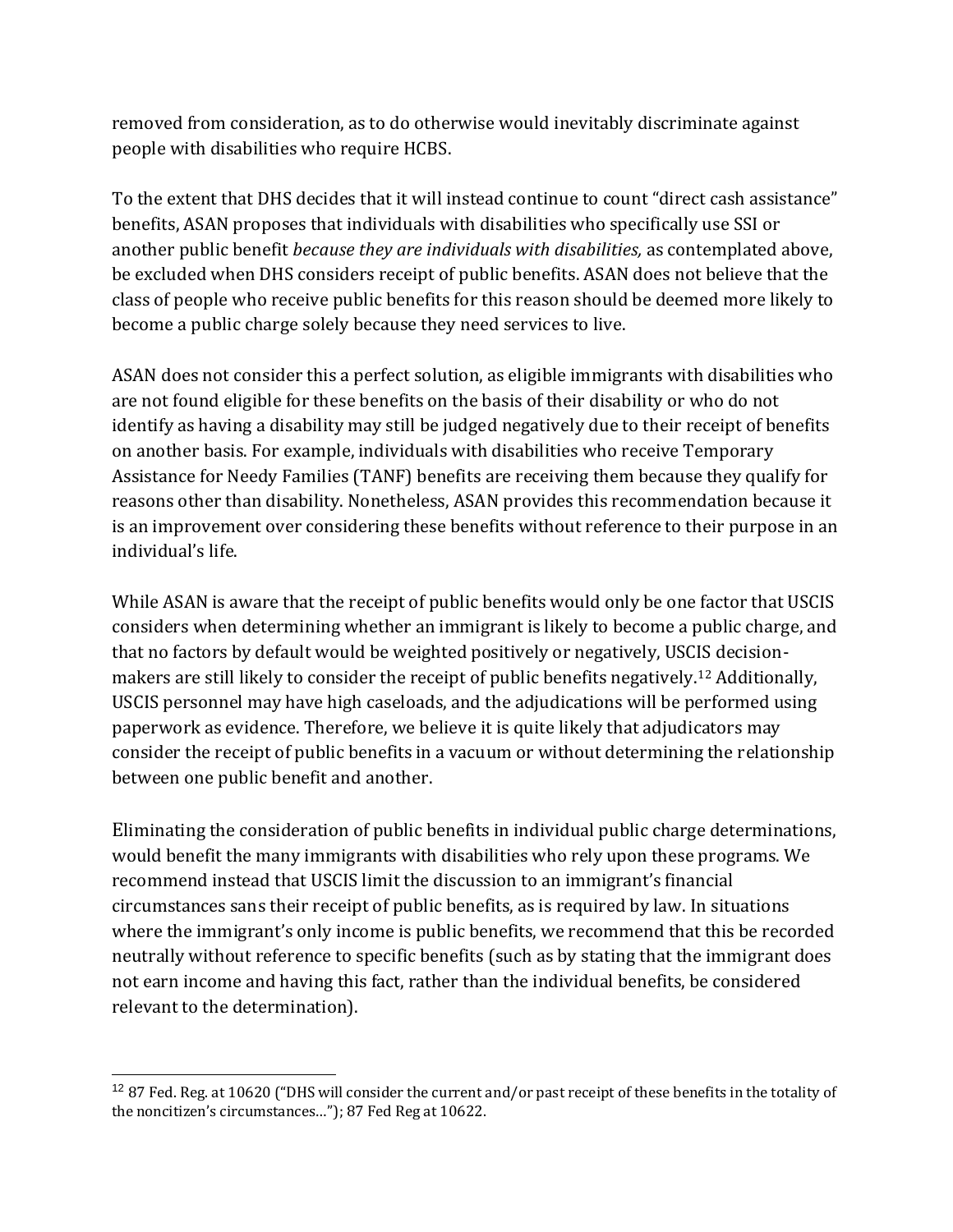### **ASAN opposes the inclusion of "long-term institutionalization at government expense" among public benefits which are counted for the purposes of determining whether, under a totality of the circumstances test, an immigrant is likely to become a public charge.<sup>13</sup>**

While ASAN appreciates DHS' efforts to minimize the impact of the inclusion of this factor on immigrants with disabilities and to specifically promote the use of HCBS, the Proposed Rule nonetheless fails to adequately consider the circumstances surrounding most longterm institutionalization, in the United States and elsewhere.<sup>14</sup>

The vast majority of people currently receiving services in an institution do not actually want to be in an institution. They are there because it is the only location that is required to provide them with the LTSS they need to survive. Medicaid-funded HCBS are typically paid for as optional benefits neither mandatory or available to all people.<sup>15</sup> The services offered may be critical supports that ensure the beneficiary's survival or long-term health in the community, such as personal care services, assistance with activities of daily living, and mental health services.<sup>16</sup> Nonetheless state Medicaid programs are allowed to place limits on the number of people who can access some of these critical services- specifically services offered under Medicaid waivers.<sup>17</sup> As a result, hundreds of thousands of people with disabilities have been waiting for years, on state waiting lists that can be tens of thousands of people long, to access the community-based, long term services and supports they need to live full, self-determined lives.<sup>18</sup> While waiting, because these individuals must

 $\overline{a}$ 

<sup>13</sup> 87 Fed Reg. 10613.

<sup>14</sup> 87 Fed Reg. at 10614.

<sup>&</sup>lt;sup>15</sup> Some individuals can receive HCBS, if eligible, as State Plan HCBS services rather than optional waiver services, but these are services provided because the state agreed (as a state option) to provide them to all eligible enrollees, rather than because the state is required to provide them. *Assessing the Health and Welfare*  of the HCBS Population: Availability and Use of State Medicaid HCBS, Agency for Healthcare Research and Quality[, https://www.ahrq.gov/patient-safety/settings/long-term-care/resource/hcbs/findings/find3.html](https://www.ahrq.gov/patient-safety/settings/long-term-care/resource/hcbs/findings/find3.html) (last updated Dec. 2012); *Home & Community-Based Services 1915(c),* Centers for Medicare and Medicaid Services[, https://www.medicaid.gov/medicaid/home-community-based-services/home-community-based](https://www.medicaid.gov/medicaid/home-community-based-services/home-community-based-services-authorities/home-community-based-services-1915c/index.html)[services-authorities/home-community-based-services-1915c/index.html](https://www.medicaid.gov/medicaid/home-community-based-services/home-community-based-services-authorities/home-community-based-services-1915c/index.html) (last visited April 14, 2022); Molly O'Malley Watts, MaryBeth Musumeci,, and Meghana Ammula, *Medicaid Home & Community-Based Services: People Served and Spending During COVID-19,* Kaiser Family Foundation (Mar. 4, 2022), [https://www.kff.org/report-section/medicaid-home-community-based-services-people-served-and](https://www.kff.org/report-section/medicaid-home-community-based-services-people-served-and-spending-during-covid-19-issue-brief/)[spending-during-covid-19-issue-brief/.](https://www.kff.org/report-section/medicaid-home-community-based-services-people-served-and-spending-during-covid-19-issue-brief/) 

<sup>16</sup> Molly O'Malley Watts, MaryBeth Musumeci,, and Meghana Ammula, *Medicaid Home & Community-Based Services: People Served and Spending During COVID-19,* Kaiser Family Foundation (Mar. 4, 2022), [https://www.kff.org/report-section/medicaid-home-community-based-services-people-served-and](https://www.kff.org/report-section/medicaid-home-community-based-services-people-served-and-spending-during-covid-19-issue-brief/)[spending-during-covid-19-issue-brief/.](https://www.kff.org/report-section/medicaid-home-community-based-services-people-served-and-spending-during-covid-19-issue-brief/) 

<sup>17</sup> *Home & Community-Based Services 1915(c),* Centers for Medicare and Medicaid Services, [https://www.medicaid.gov/medicaid/home-community-based-services/home-community-based-services](https://www.medicaid.gov/medicaid/home-community-based-services/home-community-based-services-authorities/home-community-based-services-1915c/index.html)[authorities/home-community-based-services-1915c/index.html](https://www.medicaid.gov/medicaid/home-community-based-services/home-community-based-services-authorities/home-community-based-services-1915c/index.html) (last visited April 14, 2022).

<sup>18</sup> *See, e.g.,* Rebecca Tan, *She's desperate to get home care for her mom. In Maryland, 21,000 are on the wait list,*  Wash. Post (Oct. 9, 2021, 6:47PM), [https://www.washingtonpost.com/local/maryland-covid-medicaid-](https://www.washingtonpost.com/local/maryland-covid-medicaid-waitlist/2021/10/07/37dfc41e-2214-11ec-b3d6-8cdebe60d3e2_story.html)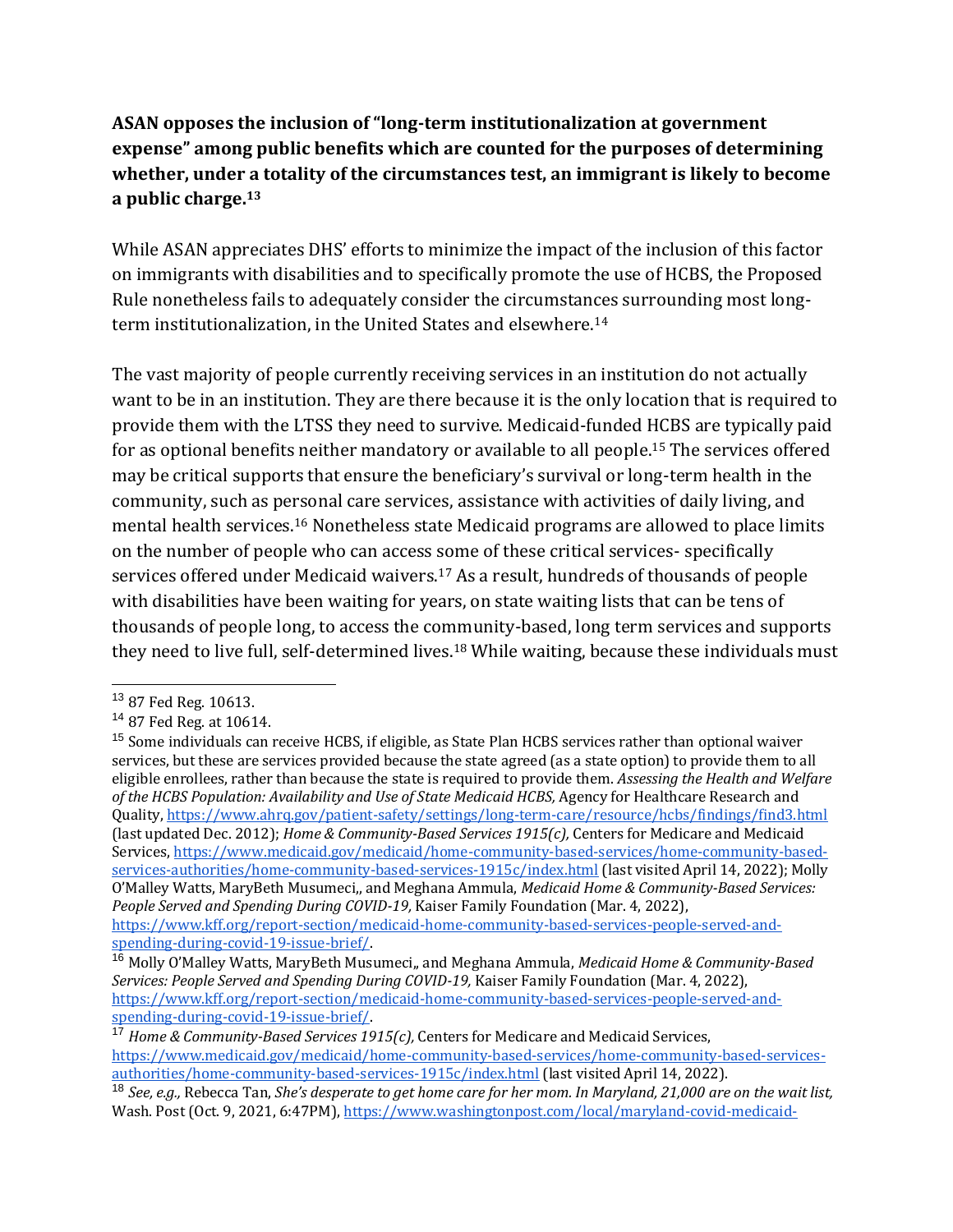still receive care, their only options are to pay out of pocket for these services (an unaffordable choice for most people with disabilities) , to rely on considerable and often unsustainable unpaid support from their families, or institutionalization. Unless Medicaidfunded HCBS is made a mandatory benefit, there will therefore always be institutionalized people with disabilities who *want* to receive HCBS rather than institutional services but cannot get it. The same is just as true of immigrants with disabilities newly entering the country with a past history of institutionalization. It is very unlikely that *all* or even *most* of those in institutions in foreign countries were there of their own will, and not because they could not otherwise receive care. In short, if the proposed rule continues to count past or present long-term institutionalization at government expense, and public benefits are at all considered in a negative fashion by decision-makers at USCIS, people with disabilities' need for LTSS will continue to be counted against them in a discriminatory manner, even though receipt of HCBS is excluded.

Although we acknowledge and appreciate that DHS attempts to account for these problems by requiring adjudicators to consider whether a person's past or present institutionalization would violate federal law, this provision also does not reflect the true circumstances of institutionalized people and incorrectly assumes there are cases in which institutionalization is ever required.<sup>19</sup> ASAN firmly believes that there is no reason any person with a disability needs to be institutionalized. Well-substantiated research evidence exists showing that even those with the highest support needs and the most significant disabilities, including cognitive and intellectual disabilities, can live in the community when the supports and services they need are provided there, and that we all benefit from living in the community.<sup>20</sup>

Given this, there is never a situation in which institutionalization is the "most integrated setting appropriate," and therefore *all* institutionalization at government expense, in our view, would violate the Americans with Disabilities Act's integration mandate as required by Olmstead v. L.C, and thus federal law.<sup>21</sup> Additionally, because the overwhelming

 $\overline{a}$ [waitlist/2021/10/07/37dfc41e-2214-11ec-b3d6-8cdebe60d3e2\\_story.html;](https://www.washingtonpost.com/local/maryland-covid-medicaid-waitlist/2021/10/07/37dfc41e-2214-11ec-b3d6-8cdebe60d3e2_story.html) Kaitlyn Jasper, *Thousands of Disabled Oklahomans Stuck on Medicaid Waiting List,* Oklahoma Council of Public Affairs (May 9, 2019), [https://www.ocpathink.org/post/thousands-of-disabled-oklahomans-stuck-on-medicaid-waiting-list.](https://www.ocpathink.org/post/thousands-of-disabled-oklahomans-stuck-on-medicaid-waiting-list) <sup>19</sup> 87 Fed. Reg. at 10614.

<sup>&</sup>lt;sup>20</sup> Am. Assoc. on Intellectual and Developmental Disabilities and Assoc. of University Ctrs. on Disability, *Community Living and Participation for People with Intellectual and Developmental Disabilities,* American Association on Intellectual and Developmental Disabilities (Jun. 2016)[, https://www.aaidd.org/news](https://www.aaidd.org/news-policy/policy/position-statements/community-living-and-participation)[policy/policy/position-statements/community-living-and-participation](https://www.aaidd.org/news-policy/policy/position-statements/community-living-and-participation); Nat'l Council on Disability, Home and Community-Based Services: Creating Systems for Success at Home, at Work and in the Community (2015), *available at* [https://ncd.gov/publications/2015/02242015.](https://ncd.gov/publications/2015/02242015)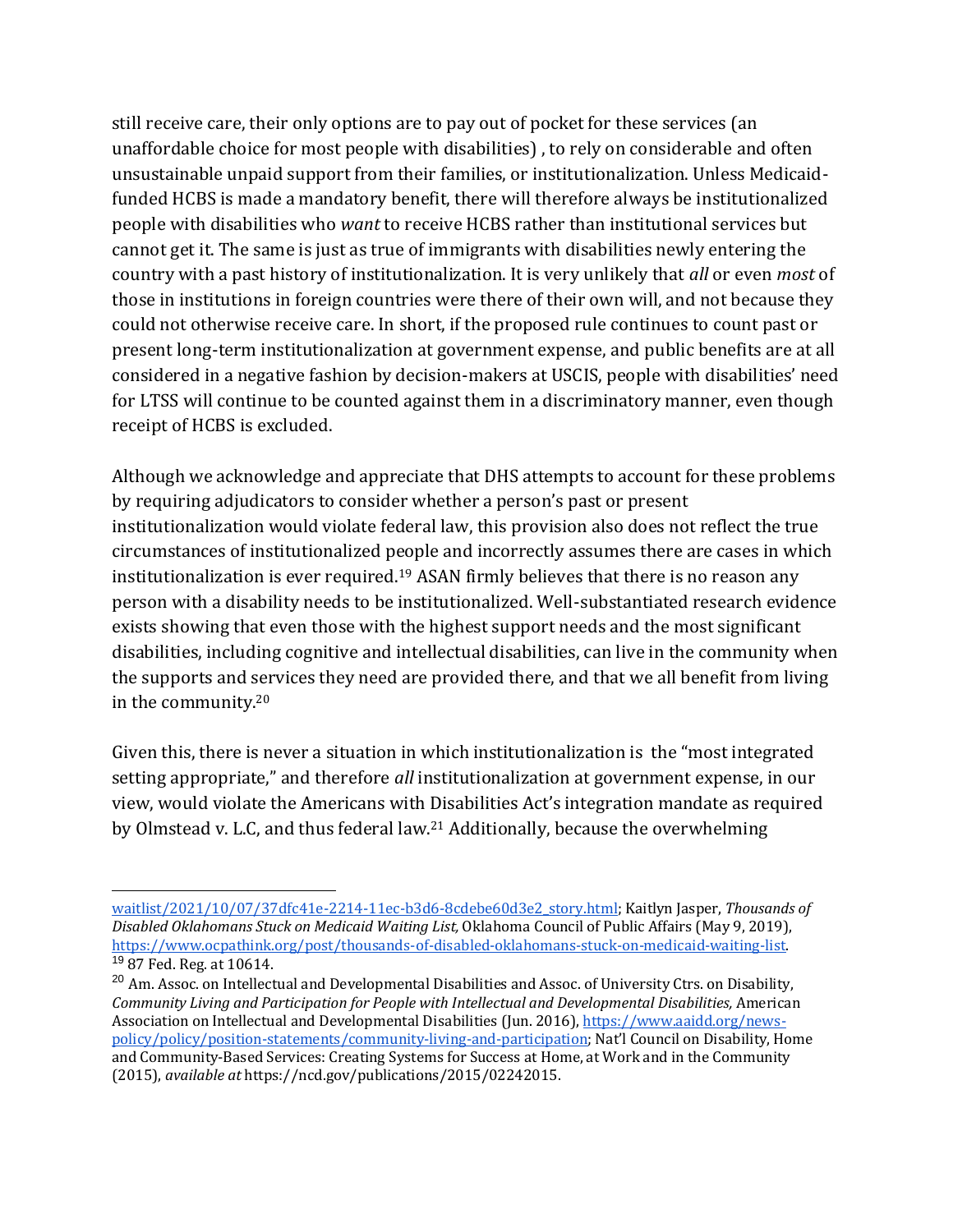majority of institutionalization occurs only because the person cannot obtain LTSS in any other way, *present-day* institutionalization has bearing on the likelihood of future institutionalization. USCIS decision-makers that predict institutionalization into the future for a currently institutionalized person would be incorrectly assuming that the institution is a proper placement and not a violation of federal law when, in fact, these individuals can and should be receiving HCBS. ASAN can in fact think of only one situation in which such institutionalization would not violate federal law- the rare circumstance where it is directly chosen by the person with a disability. These rare instances are not frequent enough to support the idea that an institution is sometimes "the most integrated setting appropriate," particularly as this information pertains to immigrants, who may have experienced institutionalization outside the United States under very different circumstances. For all of the reasons listed above, ASAN recommends that DHS not consider long-term institutionalization at all.

**Although we believe that the institutionalization provision above conflicts with this commitment, ASAN appreciates DHS' provision requiring that disability alone not be considered to make someone more likely to become a public charge.<sup>22</sup> ASAN recommends, when adjudicators are weighing the "health" factor, that aspects of health other than social determinants of health (and viewed only in a positive manner) on overall wellness (which should be considered without reference to disability to the extent possible) be rendered irrelevant to the "health" factor.** 

ASAN proposes the framing above for the "health" factor out of its understanding that DHS wants to avoid considering disability alone as influencing the likelihood of an immigrant being determined "likely to become a public charge."<sup>23</sup> Nearly all chronic, long-term health conditions (including HIV, cancer, and other conditions) are considered disabilities, both under Section 504 of the Rehabilitation Act and the Americans with Disabilities Act, because they "substantially limit one or more major life activities.<sup>24</sup> This limits the number of ways that DHS can view the "health" factor that would not involve the consideration of disability. Additionally, even if all disabilities are not considered relevant by themselves to the public charge determination, their presence or absence may nonetheless inform how decision-makers evaluate the "health" factor, due to all aspects of the immigrant's profile

 <sup>21</sup> *See Olmstead v. L. C. by Zimring*, 527 U.S. 581, 595, 606 (1999) (finding that Title II of the ADA required the placement of individuals in community-based settings if they were the most integrated setting appropriate to their needs). The definition of what would be considered the "most integrated setting appropriate" has developed since *Olmstead,* for the reasons outlined above.

 $22$  87 Fed. Reg. at 10669 ("Disability alone not sufficient").

 $^{23}$  *Id*.

 $24$  42 U.S.C. § 12102(1)(A); 29 U.S.C. § 705(9)(B).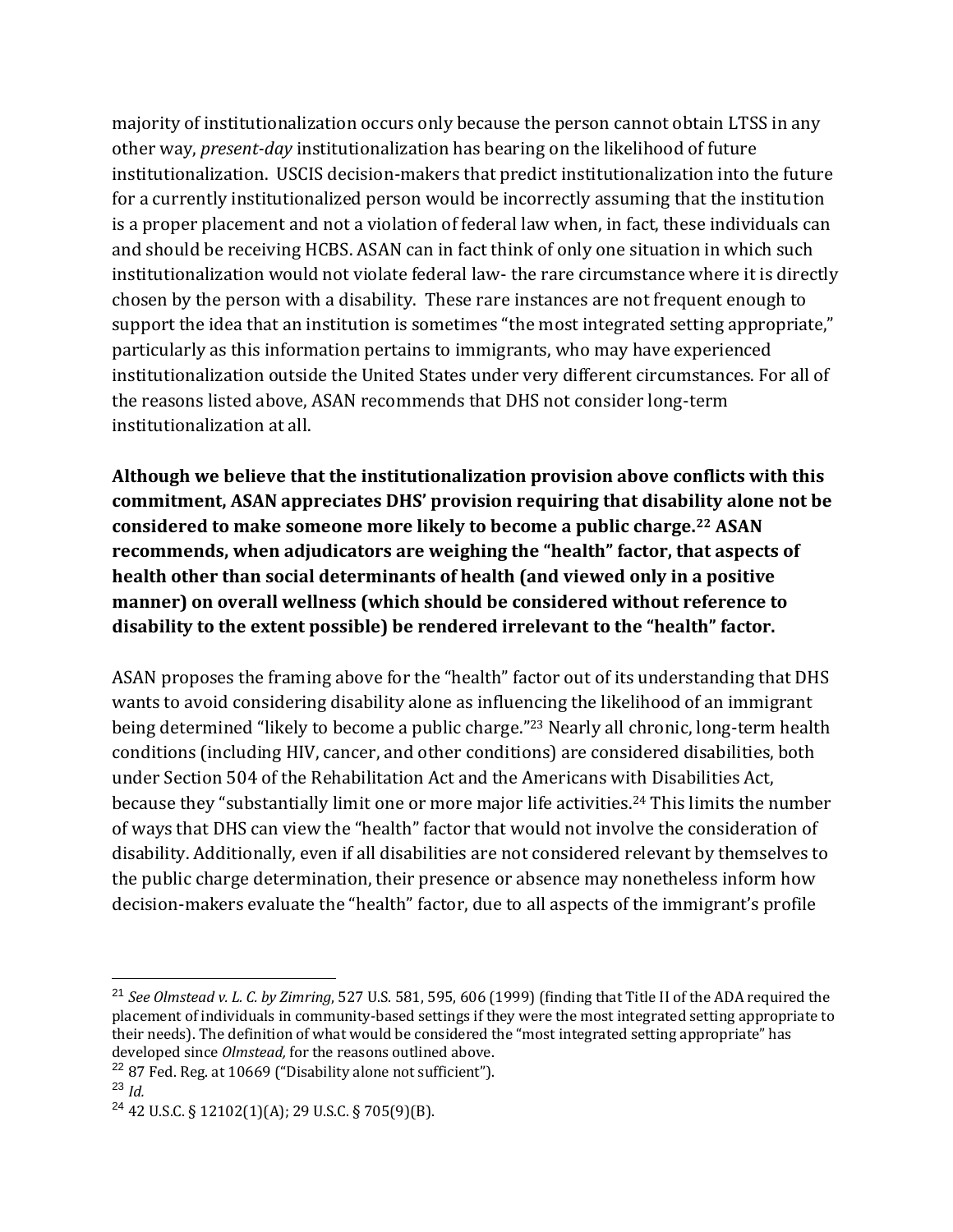being evaluated within the "totality of the circumstances."25ASAN proposes instead that inequities in the health services available to different groups of immigrants, either in their own country or otherwise, be considered social determinants of health<sup>26</sup> *reducing* the likelihood of someone being found inadmissible on public charge grounds. This will help reduce any disparate impact racism and ableism present in the public charge determination.

A policy is said to have a "disparate impact" when a facially neutral policy (i.e. a policy that does not intentionally discriminate) nonetheless has a disproportionate impact on a protected group and thus produces discriminatory results. The current proposed rule would have just such an impact if decision-makers evaluated the "health" factor without considering the health disparities faced by people of color in many countries. For example, Black people are more likely to have disabilities and BIPOC are more likely to have chronic health conditions than non-Hispanic whites in the United States.<sup>27</sup> BIPOC also tend to receive poorer health care in the U.S. and get the worst illnesses more frequently, which would impact the "health" factor even if disability were not considered at all.<sup>28</sup> The COVID-19 pandemic's unusually high impact on BIPOC communities in the U.S. is a particularly salient example of how social determinants of health can impact and worsen the health of those at a systemic disadvantage.<sup>29</sup> Therefore, if immigrants of color experienced health disparities of any kind, either in the United States or abroad, a failure to take these disparities into account would bias the health factor's evaluation against these immigrants. Our proposal would help adjudicators avoid these disparate impacts and fairly evaluate the health of immigrants of color.

 $\overline{a}$ 

<sup>27</sup> Nanette Goodman, Michael Morris, and Kelvin Boston, Financial Inequality: Disability, Race and Poverty in America 5 (2019), *available at* [https://www.nationaldisabilityinstitute.org/wp-](https://www.nationaldisabilityinstitute.org/wp-content/uploads/2019/02/disability-race-poverty-in-america.pdf)

[content/uploads/2019/02/disability-race-poverty-in-america.pdf](https://www.nationaldisabilityinstitute.org/wp-content/uploads/2019/02/disability-race-poverty-in-america.pdf) ("Fourteen percent of working-age African Americans have a disability compared with 11 percent of Non-Hispanic Whites and eight percent of Latinos (Figure 2). In fact, African Americans are more likely than Non-Hispanic Whites to have a disability in every age group…"); James H. Price, Jagdish Khubchandani, Molly McKinney, and Robert Braun, *Racial/Ethnic Disparities in Chronic Diseases of Youths and Access to Health Care in the United States,* BioMed Research International, Sept. 2013, at 1 ("Racial/ethnic minorities are 1.5 to 2.0 times more likely than whites to have most of the major chronic diseases…").

<sup>&</sup>lt;sup>25</sup> 87 Fed. Reg. at 10699 ("The determination of an alien's likelihood of becoming a public charge at any time in the future must be based on the totality of the alien's circumstances…").

<sup>26</sup> For more information on the social determinants of health, reference U.S. Dep't Health Hmn. Servs., *Healthy People 2030: Social Determinants of Health,* [https://health.gov/healthypeople/priority-areas/social](https://health.gov/healthypeople/priority-areas/social-determinants-health)[determinants-health](https://health.gov/healthypeople/priority-areas/social-determinants-health) (last visited Apr. 14, 2022).

<sup>28</sup> *See, e.g.* Heidi Ledford, *Millions of black people affected by racial bias in health-care algorithms*, Nature (Oct. 24, 2019)[, https://www.nature.com/articles/d41586-019-03228-6.](https://www.nature.com/articles/d41586-019-03228-6)

<sup>29</sup> Samantha Artiga, Rachel Garfield, and Kendal Orgera, *Communities of Color at Higher Risk for Health and Economic Challenges due to COVID-19,* Kaiser Family Foundation (Apr. 7, 2020),

[https://www.kff.org/coronavirus-covid-19/issue-brief/communities-of-color-at-higher-risk-for-health-and](https://www.kff.org/coronavirus-covid-19/issue-brief/communities-of-color-at-higher-risk-for-health-and-economic-challenges-due-to-covid-19/)[economic-challenges-due-to-covid-19/.](https://www.kff.org/coronavirus-covid-19/issue-brief/communities-of-color-at-higher-risk-for-health-and-economic-challenges-due-to-covid-19/)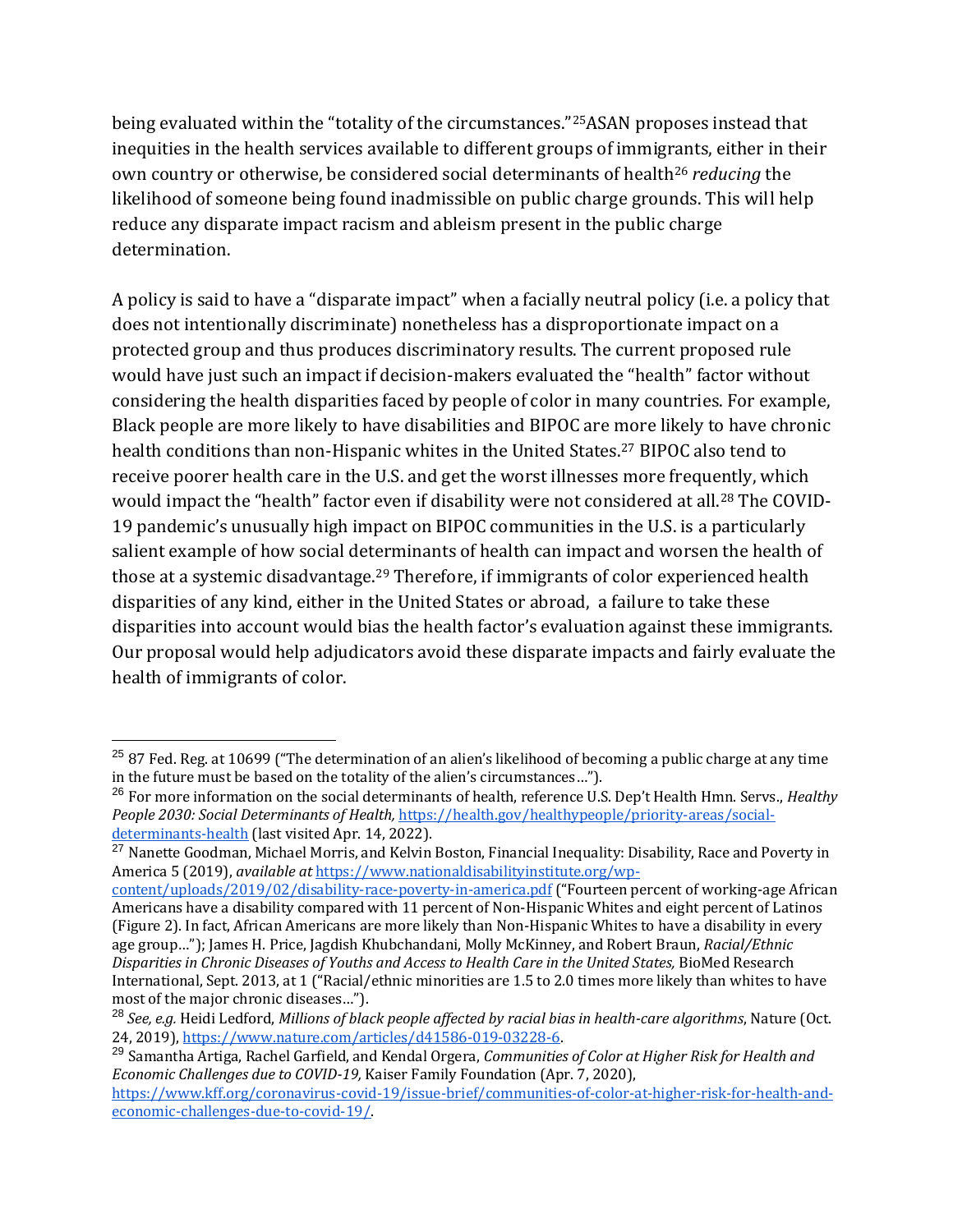#### **ASAN recommends, when issuing written denial decisions to applicants, that all decisions describing the impact of each of the statutory minimum factors be written in plain language or Easy Read format.**

ASAN appreciates DHS' intent to clarify and make its decision-making process transparent to prospective immigrants by providing them with a written list of the reasons behind any denial decision made by USCIS.<sup>30</sup> If DHS plans to do so, ASAN proposes that DHS create versions of these decisions in a manner that can be read by immigrants with significant cognitive disabilities. Immigrants, just like all other people, have people among them with intellectual disabilities and other mental disabilities. Helping these immigrants understand the documents they have received will improve the immigration process' accessibility, including for people who do not speak English well or do not read English at as high a level as they speak it, which may be the case for some immigrants.

ASAN recommends that DHS' materials aim for a third grade reading level or below, and at a sixth grade reading level if this is not possible. Ideally, versions of each document DHS sends immigrants should be rendered into an Easy Read format. Pictographic comprehension aids known as icons, large print text, bulleted lists, conveying only a single idea per sentence, defining important concepts within the text or in a definitions page, and using easy-to-read text are all aspects of Easy Read that make a document more accessible. ASAN's resource "One Idea Per Line: A Guide to Making Easy Read Resources" explains general ways of making Easy Read documents.<sup>31</sup> Plain language may be an additional option.<sup>32</sup> We recommend that DHS consider converting the decisions into both plain language and Easy Read.

# **If DHS decides to consider public benefits at all, ASAN recommends that "government" be defined to encompass only federal and not state-level benefits.<sup>33</sup>**

While we reiterate our recommendation to remove consideration of all public benefits, should public benefits be continued to be considered, ASAN offers this recommendation to minimize the number of immigrants impacted by the public charge rule. Under some circumstances, immigrants may be eligible for state-level benefits, and rely on them, even

<sup>&</sup>lt;sup>30</sup> 87 Fed. Reg. at 10699 ("Every written denial decision issued by USCIS based on the totality of the circumstances set forth in paragraph (b) of this section will… specifically articulate the reasons for the officer's determination").

 $31$  Autistic Self Advocacy Network, One Idea Per Line: A Guide To Making Easy Read Resources (2021), *available at* [https://autisticadvocacy.org/wp-content/uploads/2021/07/One-Idea-Per-Line.pdf.](https://autisticadvocacy.org/wp-content/uploads/2021/07/One-Idea-Per-Line.pdf) <sup>32</sup> *Id.* at 24-25.

<sup>&</sup>lt;sup>33</sup> 87 Fed. Reg. at 10616 ("DHS welcomes public comments on whether DHS should define government in this rule and, if so, whether it should be limited to Federal, State, Tribal, territorial, and local entities, and why or why not").